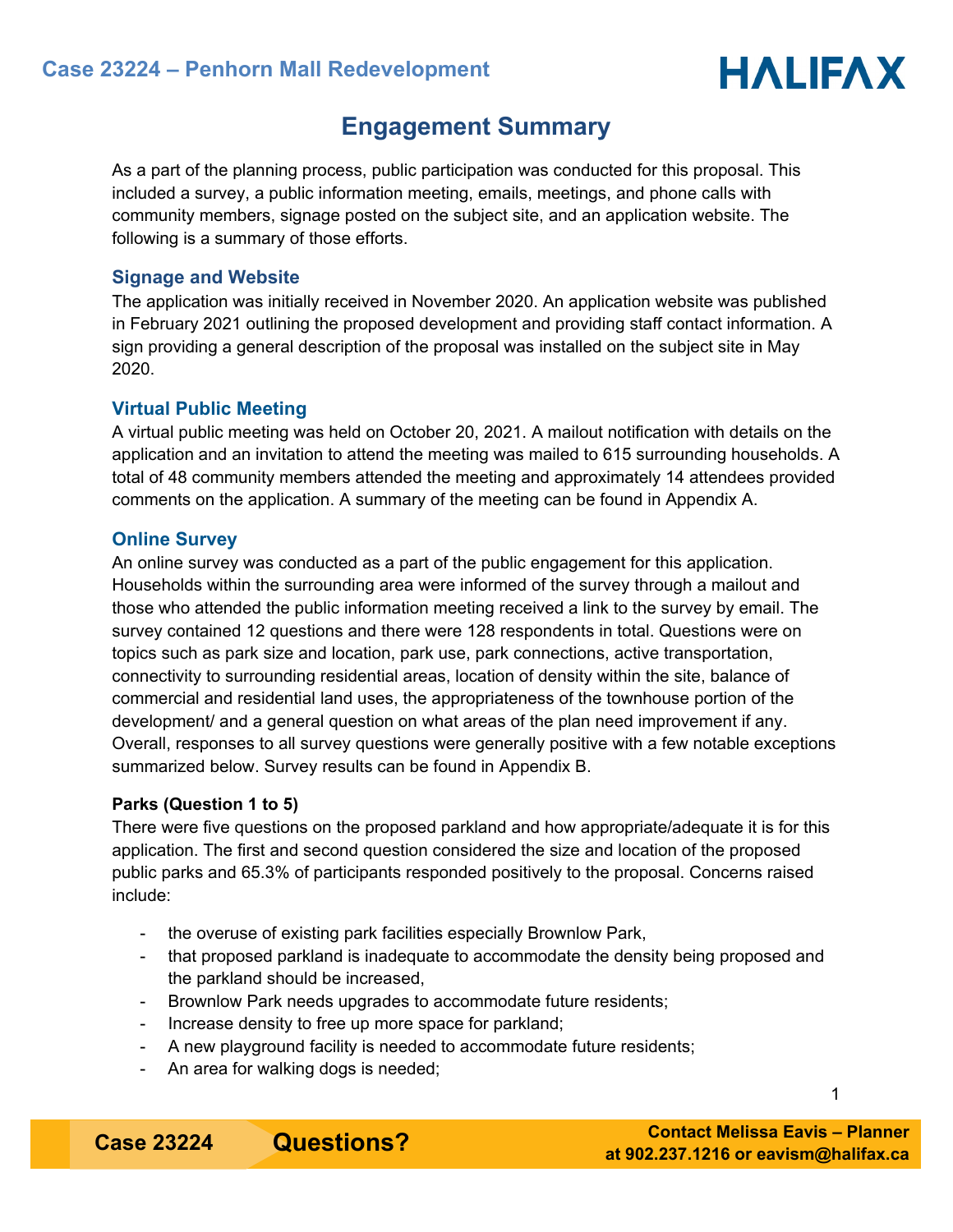# **Case 23224 – Penhorn Mall Redevelopment**



- The location of the central park (Blocks C, D, F and G) is not appropriate as it surrounded by parking and buildings;
- More seating and more field space are needed.

The remaining questions on parkland asked participants how adequately the provision of active, passive, and connecting uses were addressed by the proposal and responses were generally positive (64.2%, 68.2% and 76.4% respectively).

# **Transportation Network and Connectivity (Question 6 to 8)**

There were three questions on the adequacy of the transportation network. Question 6 focused on the active transportation component of the proposal and 68.3% of responses were positive. The remaining questions were on the Portland Street Transit Terminal and how well the proposal connects this important infrastructure to the proposed development and the surrounding community. Reponses were generally positive (73.3%), but the following concerns were raised:

- The terminal would be better located within the development;
- Connections to the terminal are unsafe due to the layout of surrounding parking lots;
- Concerns about retaining the existing pedestrian connections through Brownlow Park and Berkley Brae;
- Existing pedestrian/cycling infrastructure outside of the proposed development area is inadequate and unsafe (poor infrastructure on Portland Street, disrepair of the Circumferential Highway pedestrian over pass, lack of sidewalks in Manor Park etc.);
- Active transportation connections through the site should be provided as a part of Phase 1;
- A multi use path should be provided from Peddars Way to the development site;
- Existing fencing around Brownlow needs to be removed;
- Connects between Manor Park and Sobeys should be maintained/formalized;
- Public transportation should be included within the development area;
- Accessibility is important including for the visually impaired; and
- Street network should be extended though to other neighbourhoods.

# **Density (Question 9)**

Policy regarding the allowable density for the site was approved as a part of the Regional Centre Municipal Plannign Strategy. The plan also provides guidance on how density is to be allocated within the site. Question 9 of the survey asked how well the proposal adheres to this policy requirement. The results were generally positive with 71.5% of respondents indicating that the plan "somewhat" or "definitely" achieved the policy goal.

# **Land Uses (Question 10 and 11)**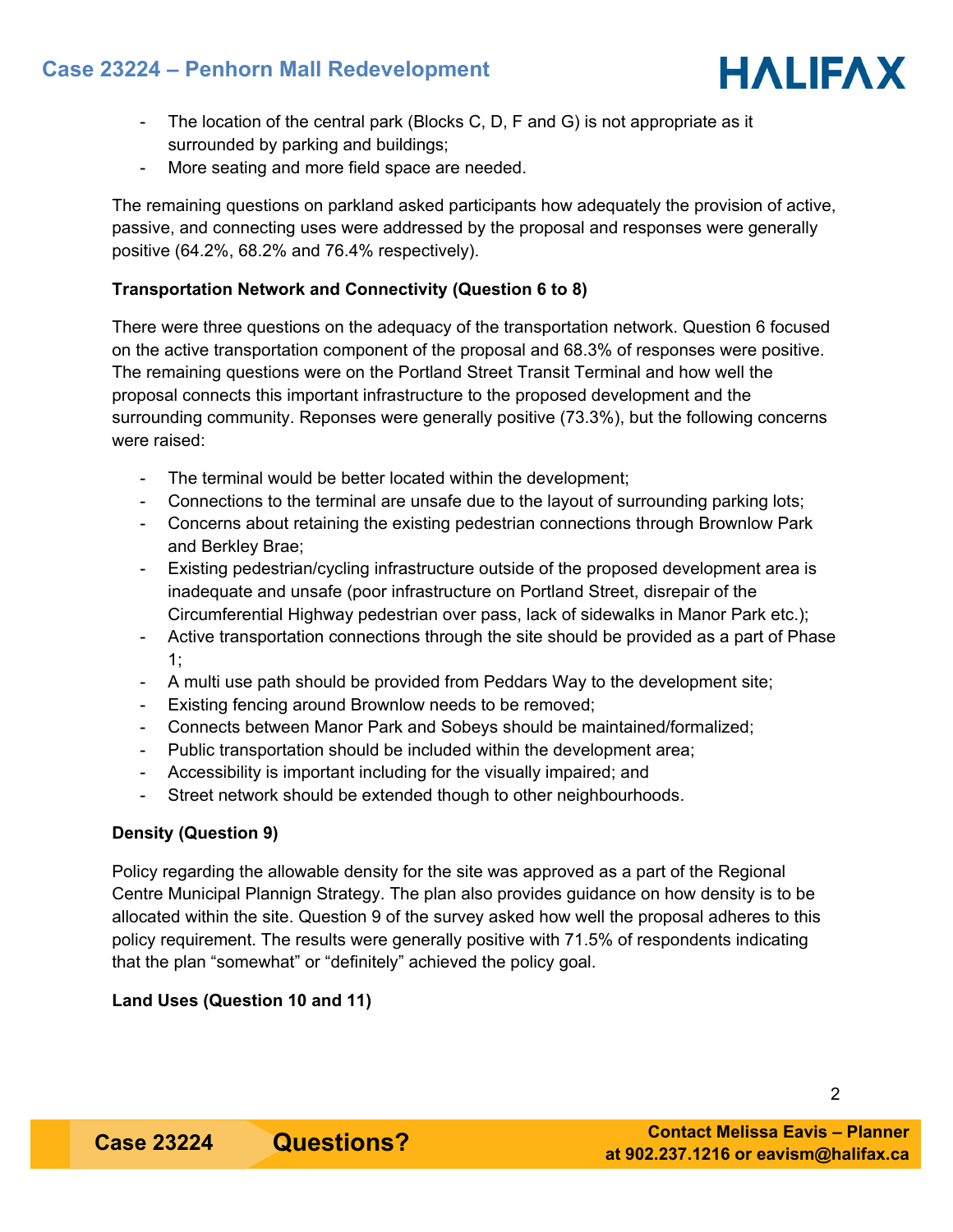# **Case 23224 – Penhorn Mall Redevelopment**



The survey included a question on the balance of land uses proposed within the site. Respondents generally feel that the mix of commercial and residential uses proposed is well balanced (75.6%).

The proposal includes a townhouse development at the back of the site. Respondents were asked as to whether the size, location and landscaping were adequate for this part of the proposal. The following feedback was provided:

- Townhouse development is appropriate throughout the site, not tall buildings;
- The proposal responds to the previous consultation outcomes which suggested lower density adjacent to existing low rise residential neighbourhoods;
- The vegetative buffer between the proposed townhouses and the existing residential community is important and necessary
- Higher density is needed throughout the site, no need for lower density townhouse development
- The development does not fit well with the existing community
- Townhouses are too close to existing development
- Parking space and garages should be in front of the townhouses
- More commercial and less residential land uses;
- Parking in the rear is supported;
- Parking in the rear should be open space for use by residents (i.e., backyards);
- Materials like brick and stone should be required;
- Townhouses should be located along Portland Street;
- There are too many units and too much height;
- Bungalow style should be considered;
- The architectural style of the townhouses is unattractive;
- More townhouse units should be included; and
- Rear parking should be more alley like with backyards, less like a parking lot.

# **General Feedback (Question 12)**

The final question of the survey asked respondents for any other feedback they'd like to provide. The responses included the following:

- Apartment buildings are too high and height should be limited to 9 storeys;
- The potential increase in traffic is a concern;
- The development should be of high-quality construction;
- The development should provide affordable housing opportunities;
- Trails and paths should be well lit;
- More park space should be provided;
- Increase the height to 20 to 22 storeys;
- Environmental impacts to Penhorn Lake during and after construction are a concern;
- Servicing plan is inadequate;
- School capacity should be considered;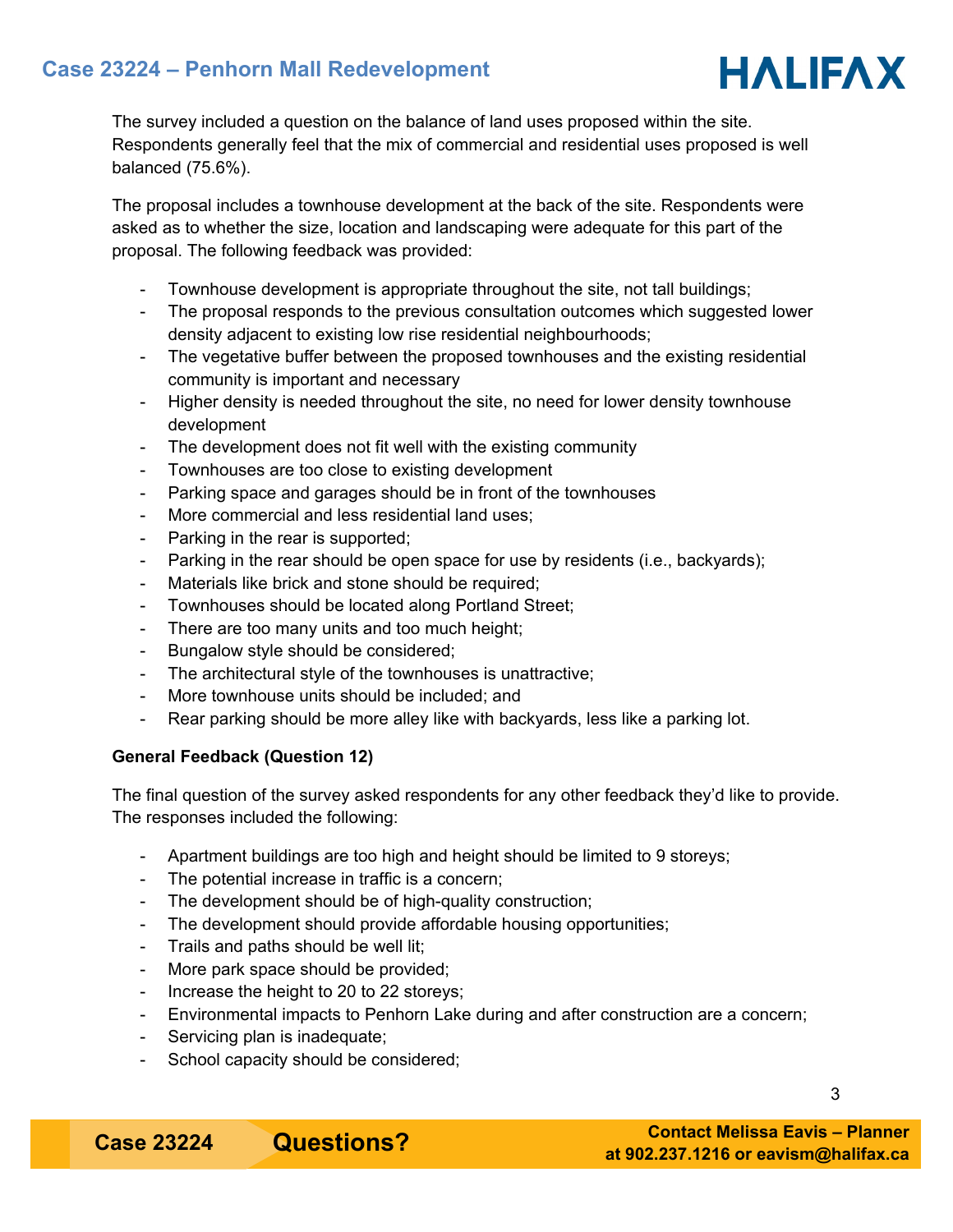# **Case 23224 – Penhorn Mall Redevelopment**



- Green building practices should be incorporated into the development;
- Light pollution should be mitigated; and
- Increase in parking for Brownlow

# **Next Steps**

.

The above summary concludes the formal portion of public engagement. Updates to the proposal will continue to be posted on the website. Members of the public will be given another opportunity to provide feedback directly to the Harbour East – Marine Drive Community Council at a public hearing which will be advertised on the application website, in the Chronical Herald newspaper, and through a mailout notification to surrounding households. In the meantime, direct any questions to the staff planner:

**Melissa Eavis, Planner III Phone: 902.237.1216 Email: eavism@halifax.ca**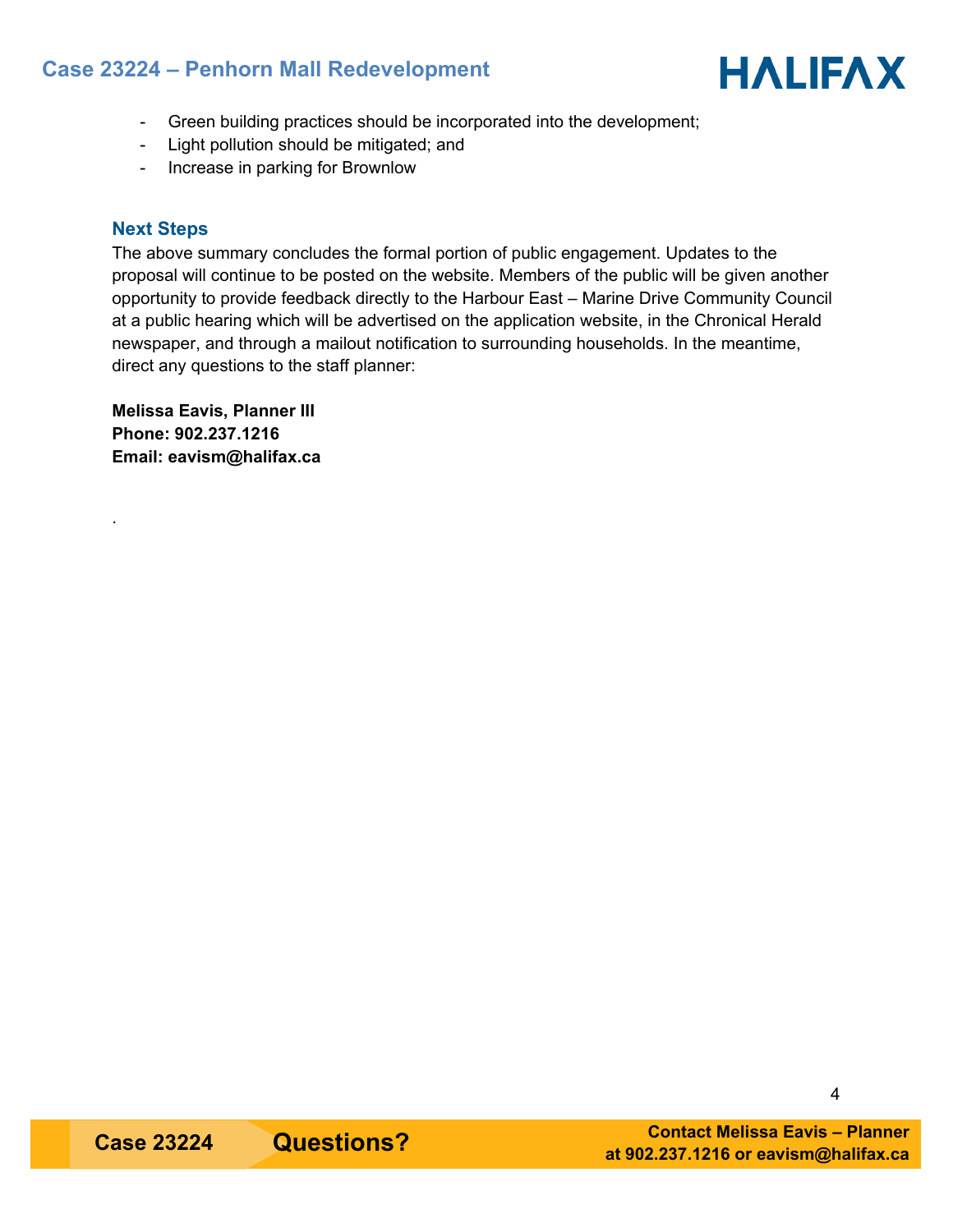# **Appendix A: Virtual Public Information Meeting Notes**



**Virtual Public Information Meeting Case 23224**

*The following does not represent a verbatim record of the proceedings of this meeting.*

**Tuesday, October 20, 2021 6 p.m. Virtual**

| <b>STAFF IN</b>                        |                                                                                                                                                                                                                   |
|----------------------------------------|-------------------------------------------------------------------------------------------------------------------------------------------------------------------------------------------------------------------|
| <b>ATTENDANCE:</b>                     | Melissa Eavis, Planner, Planner II, HRM Planning<br>Carl Purvis, Planning Applications Program Manager<br>Maggie Holm, Principal Planner<br>Tara Couvrette, Planning Controller, HRM Planning                     |
| <b>ALSO IN</b>                         |                                                                                                                                                                                                                   |
| <b>ATTENDANCE:</b>                     | Stephanie Mah - Applicant, Clayton Developments Limited<br>Andrew Bone - Applicant, Clayton Developments Limited<br>Kevin Neatt - Applicant, Clayton Developments Limited<br>Sam Austin (District 5) - Councillor |
| <b>PUBLIC IN</b><br><b>ATTENDANCE:</b> | Approximately: 48                                                                                                                                                                                                 |

## **1. Call to order and Introductions – Melissa Eavis, Planner**

Case 23224: Application by Clayton Developments to redevelop the former Penhorn Mall property with a mixed-use community containing a mix of low-rise, mid-rise, and high-rise residential buildings in addition to retail uses on the lands at 535-569 Portland Street, Dartmouth.

Ms. Eavis introduced herself as the Planner and Facilitator guiding Clayton Developments application through the planning process. They also introduced other staff members, and the presenter for this application. The area Councillor for District 5, Sam Austin, was also in attendance online.

## **2. Presentations**

## 2a) Presentation by HRM Staff – Melissa Eavis

- Ms. Eavis's presentation included information on the following:
- (a) the purpose of the meeting including to share information and collect public feedback about the proposal - no decisions were made at this meeting;
- (b) the role of HRM staff through the planning process;
- (c) a brief description of the application including application history, application proposal, site context, proposal, planning policies & what a development agreement is;
- (d) and status of the application.
- 2b) Presentation by Kevin Neatt, Andrew Bone & Stephanie Mah Applicant

Mr. Neatt talked about Clayton Developments Limited and the Shaw Group. Andrew Bone presented details about Clayton Developments Limited proposal including background, design, their vision for the sight, the proposal, what the surrounding area is like, access to the site, concept plan, active transportation network, greenway and central park, traffic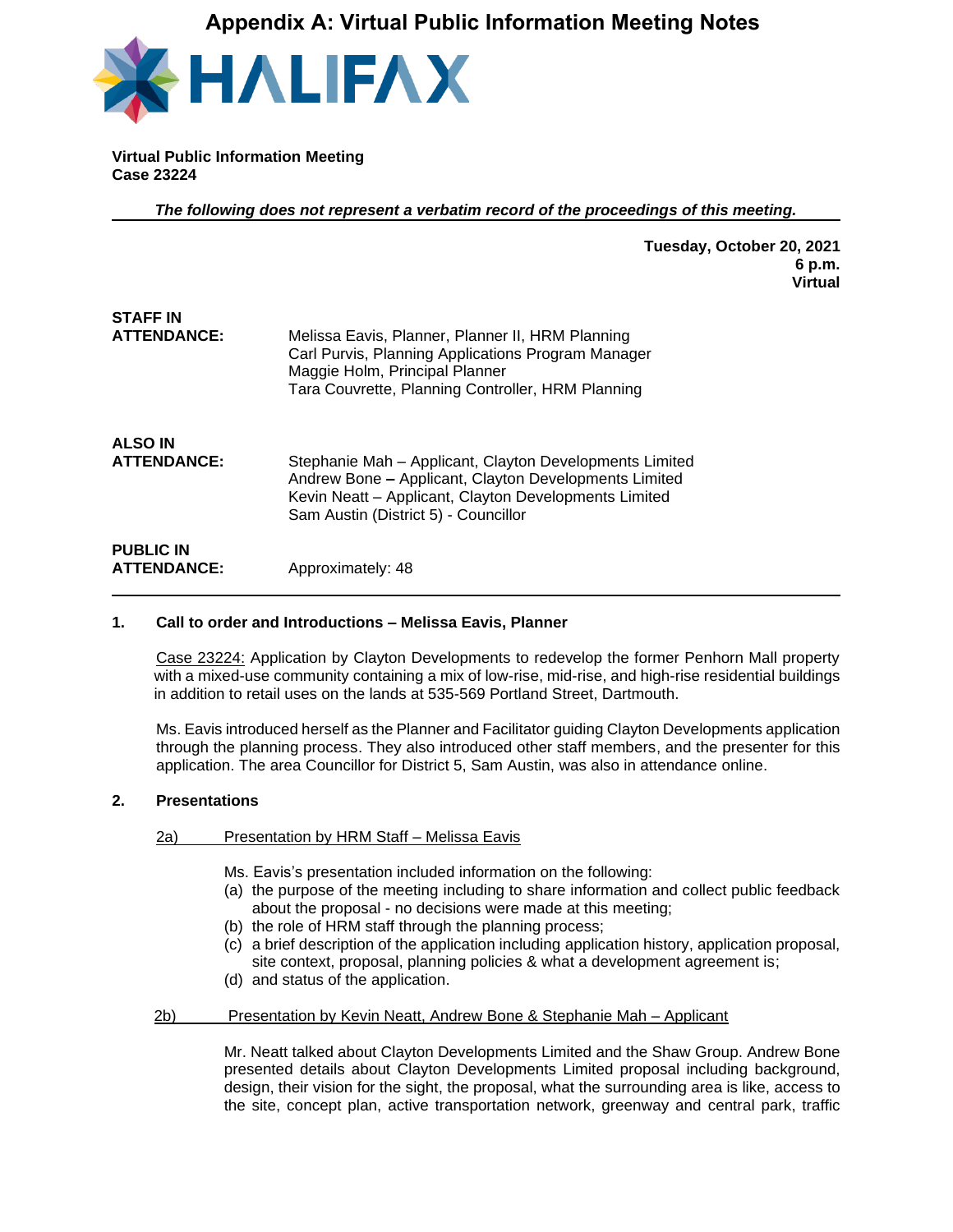calming plan, Stephanie Mah presented details on the type of building forms and uses – townhouses, midrise buildings, high-rise buildings, conceptual renderings, site details & stormwater management plan, aligning the plan with HalifACT 2050.

## **3. Questions and Comments**

Ms. Eavis welcomed attendees to ask questions to staff and the presenters and provide their feedback, including what they liked and disliked about the proposal. Attendees that were connected via Teams webcast were called upon to provide their comments and questions.

#### (1) Questions from people connected via MS Teams

Mr. Purvis invited the speakers from the public, one at a time, to unmute themselves and provide their comments:

#### (i) **Neil Stover**:

Will you save trees around block E1 when the development takes place, will there be natural gas service to the development?

**Andrew Bone:** They are working with the natural gas utility right now to attempt to bring it into the area. The number of trees that can be protected or saved will be determined at detailed design. They will try to maintain as many trees as possible.

### **(i) Kip Pegley:**

Has concerns around the trees on the north side of the property. It is concerning to hear that there is no clear plan for protecting those trees. Would like more clarity around what is happening to those trees and will there be a retaining wall there? What steps are being taken to protect the Manor Park residents?

**Melissa Eavis:** Has been hearing from the community that they want to maintain a buffer between Manor Park and the development, and this is defiantly something that can be considered when drafting the development agreement as well as protecting the existing trees. Through fencing and the landscape buffer is how they will be protecting the residents of Manor Park.

**Andrew Bone:** Right now, they are working on grading on the site and trying to figure out what will need to be graded and where they will have to alter grade. They are in the process of trying to figure out if they are going to need any retaining walls. For landscaping and fencing – they are trying to work on figuring out what the need is. There will be an attempt to provide buffering between the development and the existing community.

## **(ii) Andria Davidge:**

Are the buildings and townhouses going to be rentals or, condos? Any low-income housing and if so, how much? Will new schools be opened to accommodate influx of children?

**Andrew Bone:** The dwelling units have yet to be determined. It ultimately depends on who is building the buildings. The types of buildings have been determined as shown. Affordable housing – this mix of units will be market righted. As part of that, the density housings requirements, by the city require a significant contribution that goes into the affordable housing fund.

**Kevin Neatt:** The piece on renal vs condo, regardless of the rental or condos the quality that Clayton imposes on our builders is the same. It is always high-level fit, finish, and quality.

**Melissa Eavis:** HRM circulates our applications to the school boards so they are aware of all our planning applications. Their mandate is to accommodate this kind of growth and if required will build schools if needed.

#### **(iii) Ron Noseworthy:**

The development is already a done deal in relationship to the Central Plan – is that correct Councillor Austin? If that is a given, they think that there is a need for further public consultation because the last time this was done, over 10 years ago and not virtually, there was over 100 people in attendance. Will this be it after the survey is completed in November? The sign has 13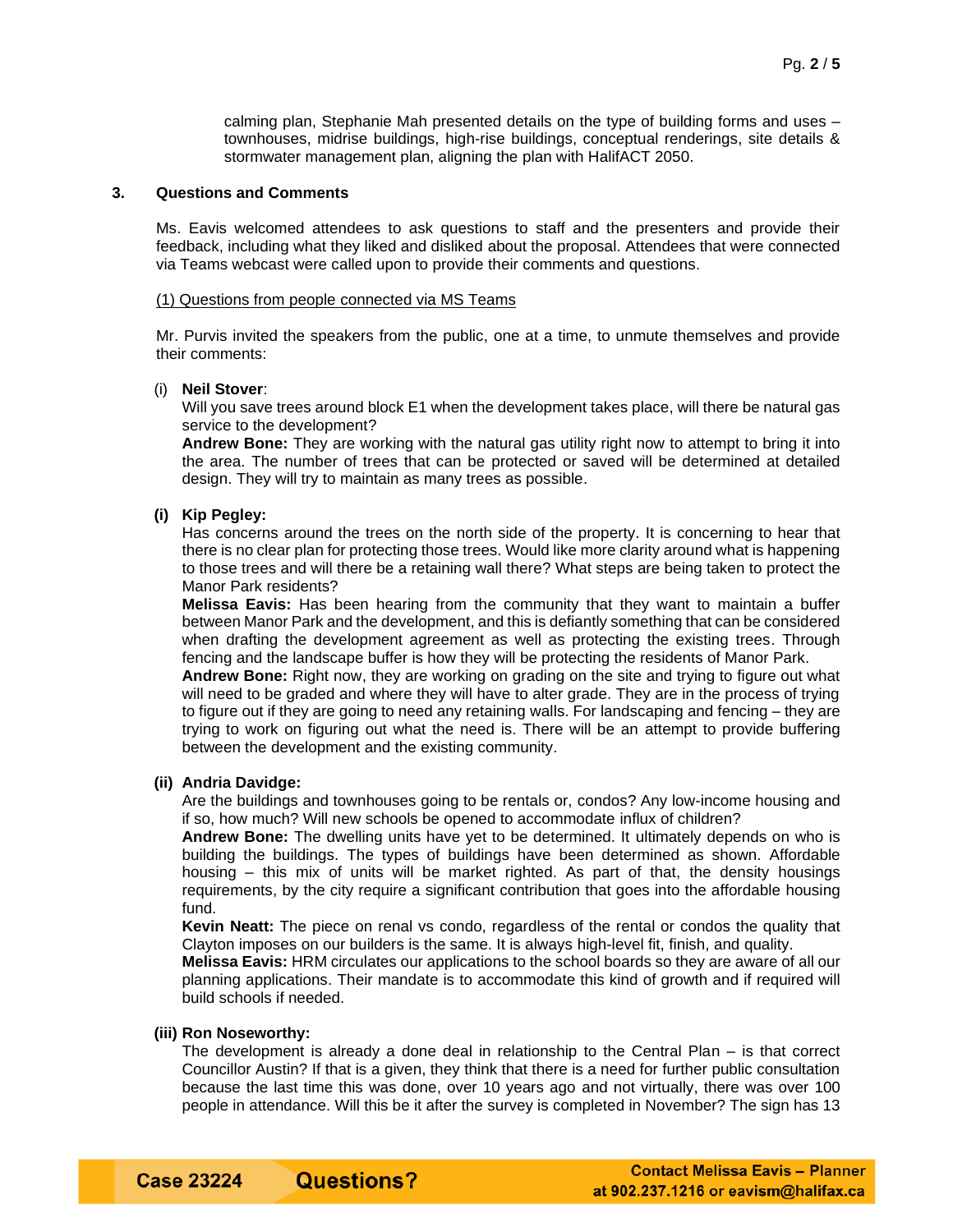storey's as the max height of the buildings and the proposal has 15 so there is some misinformation from a public point of view.

**Councillor Austin**: The Centre Plan being a done deal question – this piece of it, the broad vision for the site, was approved as part of package A when that come through council. Now we are talking about the specific details in terms of what goes in the development agreement.

**Melissa Eavis**: As far as consultation, we struggled with the virtual when planning this meeting because we knew there was a lot of interest on the site. This way allows us to answer any questions and then we can have a better dialog individually about your specific concerns and comments. That being said, if there is a need for further conciliation, we wouldn't be apposed to that either. As for the sign and the misinformation, the sign would have been put up when the application was first opened back in the spring and the application has changed and evolved with revisions that have come in sense the application was first received so that sign doesn't reflect that. The website would be the most up-to-date information on the request.

#### **(iv) Tony McGrath:**

How many cars are anticipated on the site, what are you designing for? How many parking spaces will there be? Portland St. is a disaster, particularly by the overpass, what is the city's plan for the interface for this new load of vehicles?

**Andrew Bone:** As far as traffic goes, and because this is so close to transit, we expect a high number of these residents to choose to be here because they don't need a car. Secondly, we have done the traffic analysist, it was submitted to the municipality, and they have accepted the results. They are aware that the municipality is doing a functional plan for the Portland St. corridor where they are looking at transit and transit upgrades as well as improvements to Portland St., but they don't think anything has come out of that yet. For each building there will be a 1:1 parking space underground (905 total spaces). There will also be some above ground parking and some on street parking.

**Carl Purvis:** Spoke to the Traffic Impact Study.

**Questions?** 

#### **(v) Jim and Alexa Kennedy:**

Your storm water plan discusses the new surface features but says nothing about the storm sewers themselves. Where are they and where will they empty to? Will there be any measures to reduce, particularly, winter road salt from going to Penhorn and, possibly, Oathill Lake? Has any consideration been given to having at least some single level (possibly with basement) town houses around the perimeter rather than all two-story ones? There is a deficit of such units in HRM, which are particularly of interest to seniors. Regarding the question of community involvement, we know that many neighbours didn't get the invitation to this meeting.

**Andrew Bone:** Road salt, the municipality determines weather road salting happens. The stormwater controls are used measures to control the amount of grit and contaminates. Stormwater throughout of the site mostly flows to the low point on the site which is immediately adjacent Penhorn Lake.

**Kevin Neatt:** Stormwater – through regulations and working with Department of Environment we balance our stormwater through quality and quantity. Lake monitoring programs are also put in place to make those determinations and we will be working with HRM staff to set-up a monitoring program.

**Stephanie Mah:** We design our units based on market feedback. Before these get constructed there will be some analysis of what people in the community are looking for.

### **(vi) Ron Noseworthy:**

When Penhorn Mall was originally constructed there was a huge amount of stormwater that came off and went into the soccer pitch and drainage around it to a point where the small drains could not hold and handle it. There was also an issue of it going directly into Penhorn Lake into the winter before the berms were put up on the site. It is great to see that there is a stormwater management plan in the documents. That is positive.

**Melissa Eavis:** The quality of Penhorn Lake is very much a concern for the planning department. Very aware of the impacts this development would have on this lake and we will make sure that is managed properly.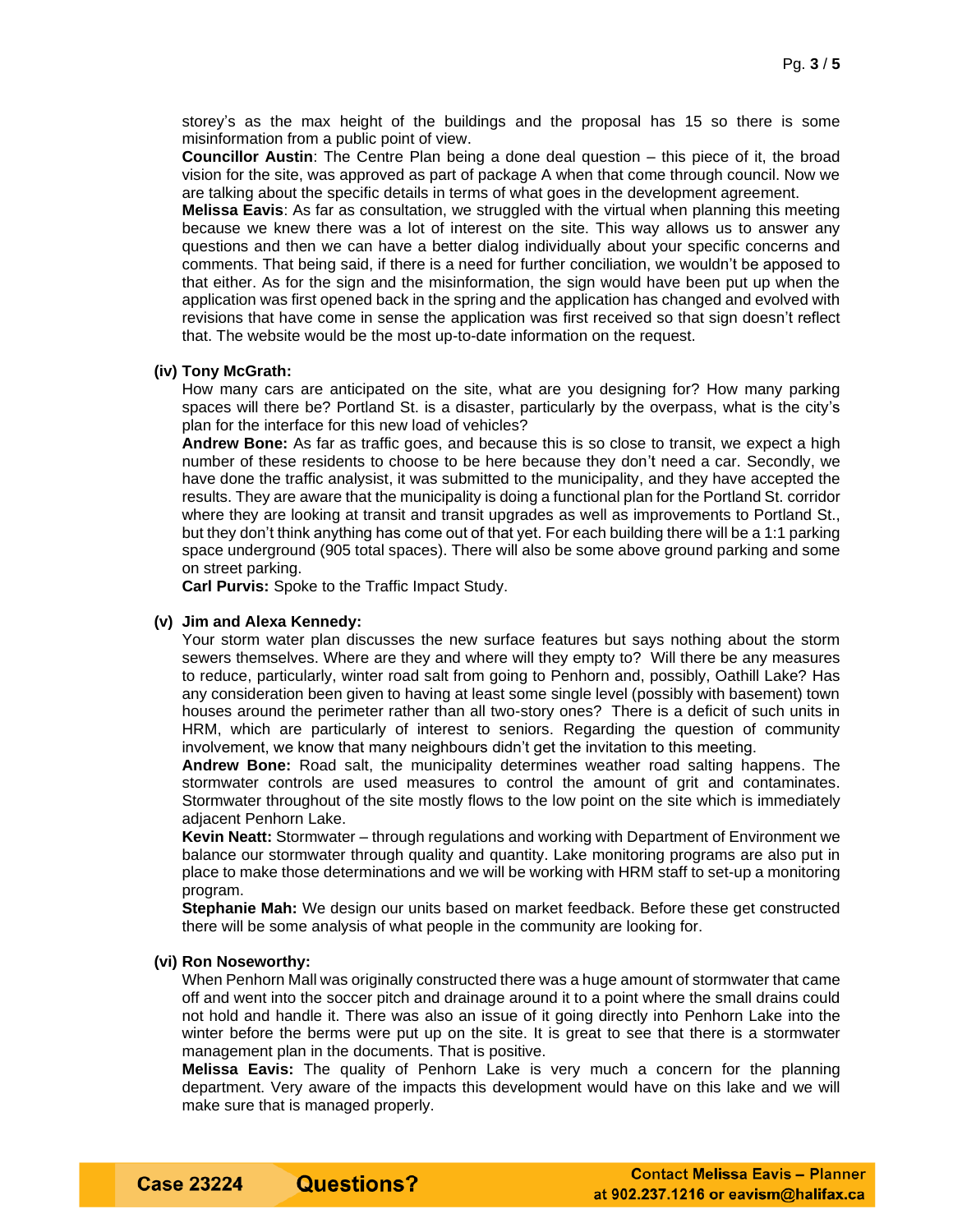#### **(vii) Xiaojie Yang:**

Is it possible to increase the proportion of commercial units in the re-development? We hope this community to become more convenient but with less new residents.

**Melissa Eavis:** Spoke to the Regional Centre Secondary Municipal Planning Strategy policy consideration and where they want mixed-us on the property.

**Andrew Bone:** Stated this community is an ideal live work community and they are hoping in negotiations with HRM that this will allow for home-based business. Once the front is redeveloped there may be additional commercial opportunities that may radiate back into these lands.

**Xiaojie Yang:** There are 2 phases of this development and phase 2 would happen in 30 years after the rental of the existing commercial units. It means for a long time the community would use the same existing commercial units here and that worries them regarding the capacity of these units. The community is currently a quite relaxing community with many mature residents, if there are many new apartments – this means many young residents coming into the community and changing the existence of the community. If hoping the commercial units would be constructed earlier.

### **(viii) Ren:**

For people living in those units (townhouse/building) in the future, if they have small business like a small massage studio, can they do their business in the place they live in their units? Would there be any possibility that we can see this community integrating solar power to the community? **Andrew Bone:** Home based business seems very reasonable to propose that home-based business be enabled. That would be a term of the development agreement and subject to the municipality's terms and conditions. They anticipate the infrastructure to be build within 3 years and the buildings will take longer, each on taking about 24 months to build, with the intent to get this online as quick as possible.

**Melissa Eavis:** Phasing – explained the phasing plan and that provisions will be put in the DA to allow it to proceed is 3 phases.

#### **(ix) Ron Noseworthy:**

By next spring you are planning to break ground in phase one with a 12 & 13 storey high-rise – correct. 2000 people living in those 2 high-rises?

**Melissa Eavis –** Yes that is phase one, but 2000 people is for the entire site, not just that phase, 4000 people for the entire development.

**Stephanie Mah:** Unit count is 905 total and about 200 in phase one and the density would be that  $*$  2.25 = 450 possible people.

#### **(x) Andria Davidge:**

What are the benefits of the development for the existing residents of Manor Park? **Andrew Bone:** Spoke to benefits to the community. Provides an opportunity for pedestrian connections, parks, multi-use trails, transit, modernization of stormwater, etc.

### **(xi) Ron Noseworthy:**

What will this do to property values?

**Carl Purvis:** This is not something that is taken into consideration.

#### **(xii)Krista:**

What will the views look like from Manor Park?

**Melissa Eavis:** Views from that aspect haven't been requested from the applicant but once we get more of the building forms sorted out it is something, we can ask the applicant to provide.

## **(xiii) Steve Chipman:**

Are there plans to improve the bridge over the Circumferential connecting to this area especially for cyclists?